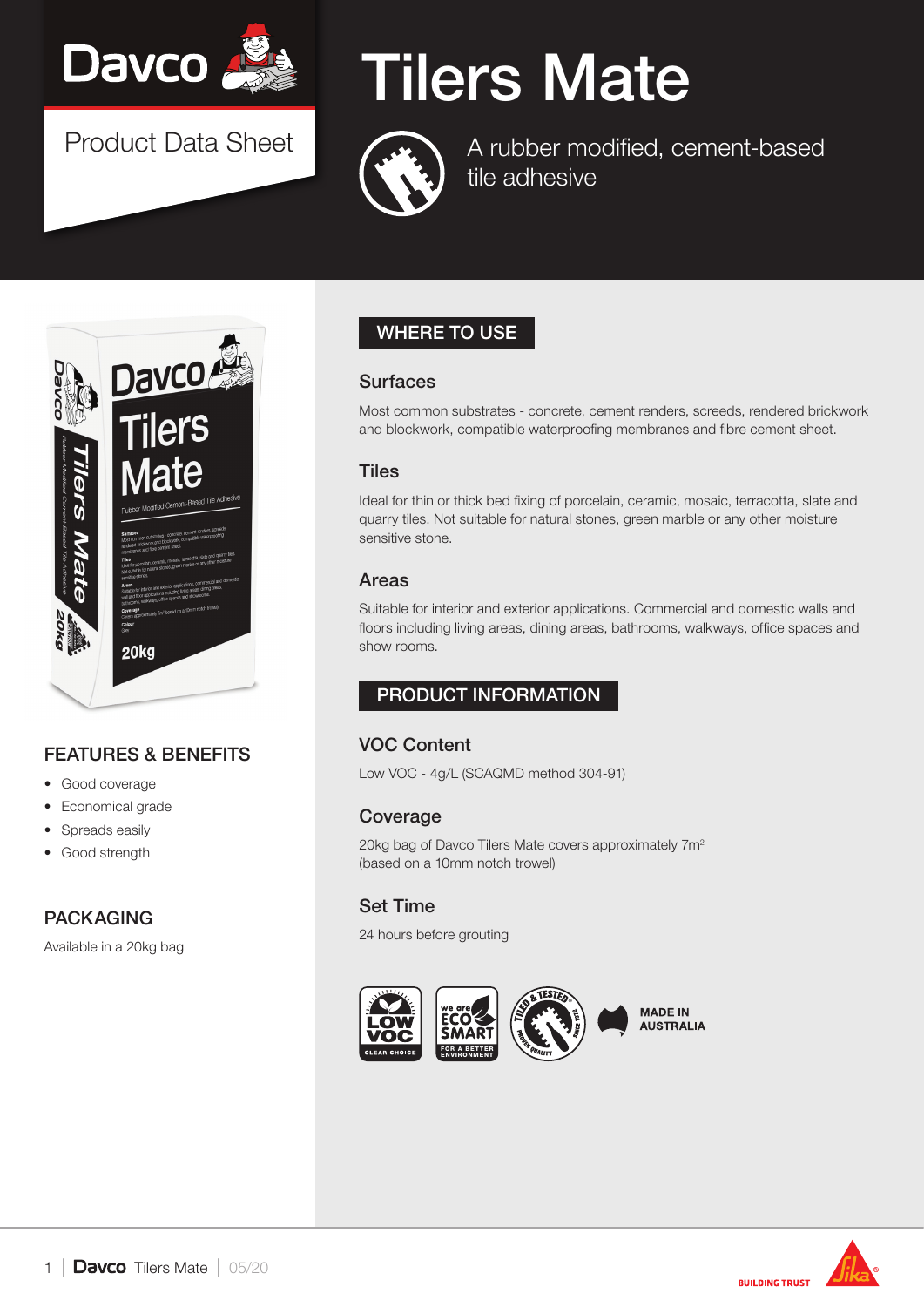

#### DIRECTIONS FOR USE

- Test product in an inconspicuous area first
- It is essential to plan the area to be tiled, with inclusion of movement joints, in accordance with the Australian Standard AS3958.1 "Guide to the Installation of Ceramic Tiles." Failure to do so may result in drummy or lifting tiles. Make sure normal building or surface movement is accommodated by installing movement joints as follows:
	- Over movement joints in the substrate
	- At a junction between different substrate materials
	- At fixtures interrupting the tile surface e.g. columns
	- At internal vertical corners
	- Around the perimeter of the tiling system
	- At a maximum of 4.5m centres, in a grid pattern
	- Movement joints should be kept free from dirt and adhesive droppings
	- All movement joints can be filled with Maxisil Silicone or polyurethane type fillers
- Select a trowel with an appropriate square-notch size for the size and type of tile, as per the following:

| <b>TILE SIZE</b>                                   | <b>TROWEL NOTCH SIZE</b>              | <b>BACK BUTTERING</b><br><b>REQUIRED</b> |
|----------------------------------------------------|---------------------------------------|------------------------------------------|
| Mosaic tiles                                       | 6 <sub>mm</sub>                       |                                          |
| Wall tiles up to 150 x 150mm                       | 6 <sub>mm</sub>                       |                                          |
| Wall/floor tiles 150 x 150mm<br>and over           | 10 <sub>mm</sub>                      |                                          |
| 400 x 400mm and over                               | 12mm                                  |                                          |
| Any tile size with uneven<br>back, lugs or grooves | As above, dependent<br>upon tile size |                                          |

### SURFACE PREPARATION

- All surfaces must be installed according to manufacturer's instructions and relevant Australian Standard(s) and be structurally sound, dry, clean and free from movement, oil, grease, wax, sealers, curing compounds, release agents and any other loose or contaminating material. Thoroughly clean old surfaces, or new surfaces that have been treated, prior to tiling
- Deeply contaminated surfaces must be scabbled / abraded to a clean, sound surface. Expose at least 80% of the original substrate of painted surfaces
- Surfaces should be prepared and primed as per the following:

| <b>SUBSTRATE</b>                                                                                                    | <b>SPECIFIC REQUIREMENTS</b>                                                                               | <b>PRIMING</b>                                                                  |
|---------------------------------------------------------------------------------------------------------------------|------------------------------------------------------------------------------------------------------------|---------------------------------------------------------------------------------|
| Concrete - wood float<br>finish (rough)                                                                             | Cured minimum 6 weeks                                                                                      | Prime with Davco<br>PrimeX or Ultraprime                                        |
| Concrete - steel trowel<br>finish (smooth)                                                                          | Cured minimum 6 weeks<br>Free of laitance (not flaking)                                                    | Prime with Davco<br>PrimeX                                                      |
| Rendered brick /<br>blockwork - wood float<br>finish (rough)                                                        | Cured minimum 7 days<br>Sound (not drummy or<br>cracked)                                                   | Prime with Davco<br>PrimeX or Ultraprime                                        |
| Screed - wood float<br>finish (rough)                                                                               | Cured minimum 7 days<br>Sound (not drummy or<br>cracked)                                                   | Prime with Davco<br>PrimeX or Ultraprime                                        |
| Fibre cement sheet.<br>plasterboard                                                                                 | Correctly and firmly fixed                                                                                 | Prime with Davco<br>PrimeX or Ultraprime                                        |
| Compressed fibre<br>cement sheet                                                                                    | Correctly and firmly fixed                                                                                 | Prime with Davco<br>PrimeX                                                      |
| Timber floor                                                                                                        | Correctly and firmly fixed with<br>ceramic tile underlay and<br>mixed with Davco Davelastic<br>$1:1$ ratio | Prime with Davco<br>PrimeX                                                      |
| Existing ceramic<br>tiles (provided tile<br>is not sealed or in a<br>submerged area, such<br>as swimming pools)     | Securely bonded existing<br>tiles (not drummy)                                                             | Prime with Davco<br><b>Ultrabond (See</b><br>Ultrabond Technical<br>Data sheet) |
| Other difficult / non<br>absorbent substrates<br>(e.g. contaminated /<br>old flooring adhesive or<br>tile adhesive) | Where not feasible to remove                                                                               | Prime with Davco<br>Ultrabond                                                   |

#### MIX PREPARATION Mix Process

| SITUATION / REQUIREMENT | <b>MIX REQUIREMENTS PER 20KG</b>   |
|-------------------------|------------------------------------|
| General applications    | 5.8 - 6.4L of clean, potable water |

- 1. Measure the right amount of clean, potable water into a clean bucket.
- 2. Slowly add the powder into the water while mixing with a mixing paddle attached to a drill. Do not mix by hand.
- 3. Continue to mix for several minutes until a creamy consistency is achieved, free of lumps of powder.
- 4. Allow mixture to stand for 5 minutes, remix then use the adhesive.